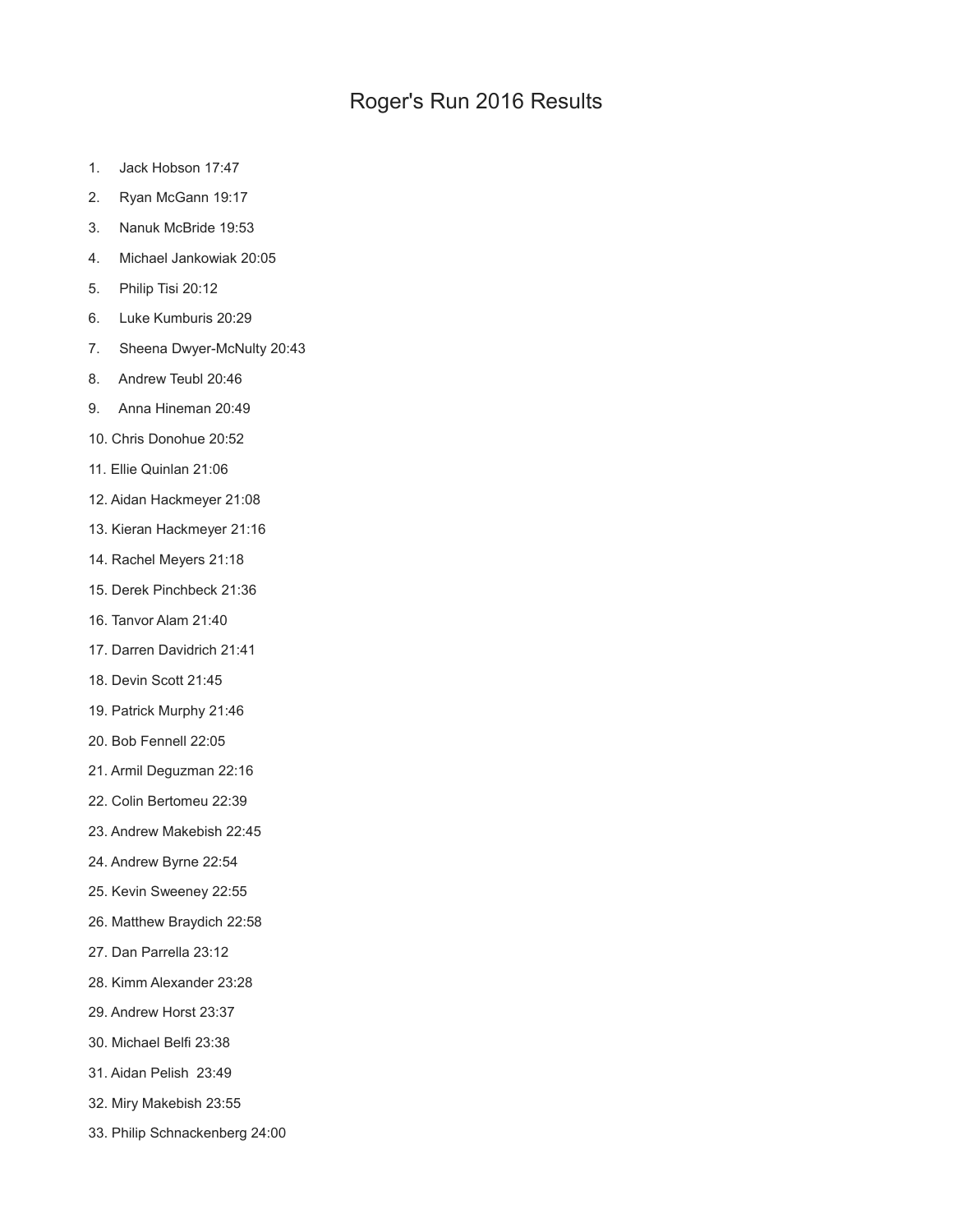- 34. Mara Sullivan 24:09
- 35. Luke Hobson 24:19
- 36. Katelyn Arket 24:26
- 37. Matthew Schlottman 24:37
- 38. Jeffrey Rutledge 24:39
- 39. Jimmy Melitski 24:40
- 40. Michael Voss 24:40
- 41. Peter Wwisbecker 24:41
- 42. Rich Mattson 24:52
- 43. Lydia Teubl 24:59
- 44. Allison Webb 25:04
- 45. James Biernet 25:09
- 46. Joseph Biernet 25:10
- 47. Becky Schnackenberg 25:18
- 48. Chuck and Thaddeus Harklerode 25:24
- 49. Gary St. Onge 25:2
- 50. Jim McNulty 25:29
- 51. Sally Dwyer McNulty 25:52
- 52. Tim Comerford 25:33
- 53. Vance Pinchback 25:34
- 54. Logan Comerford 25:36
- 55. Mary Dinitto 25:41
- 56. Chris Montalto 25:49
- 57. John Fronztino 26:09
- 58. Kim Hettwer 26:13
- 59. Jeff Levine 26:20
- 60. Rebecca Maroney 26:28
- 61. Tiffany Vanalstyne 26:31
- 62. Vicki Huber 26:33
- 63. Nicole Marici 26:41
- 64. Ed Marici 26:41
- 65. Eric Houghtaling 26:47
- 66. Joseph Biernet 26:54
- 67. Marcus Molinaro 26:54
- 68. Sharon Santandra 27:11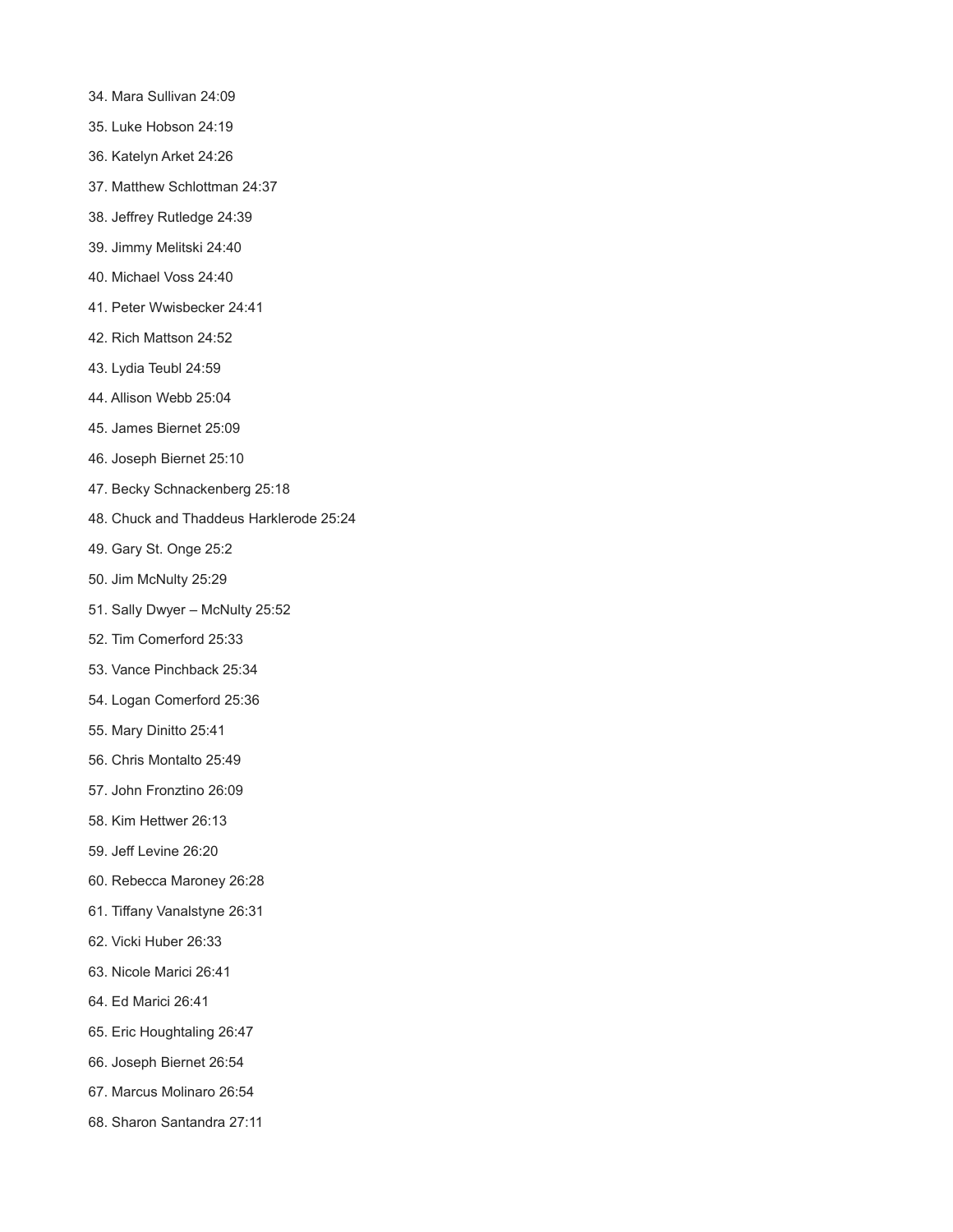- 69. Mary Hare 27:21
- 70. Sierra Siedsma 27:28
- 71. Ian Loehner 27:30
- 72. Grace Weisbecker 27:38
- 73. Peter Riley 27:45
- 74. Caitlin Dunlavey 27:50
- 75. Sarah Iboden 27:53
- 76. Francisco Pujol 27:54
- 77. Deb Domack 27:56
- 78. Theresa Baker 27:57
- 79. Tara Wagner 28:02
- 80. Ann Oconnor 28:12
- 81. Melissa Hietanen 28:13
- 82. No name given 28:33
- 83. Betsy Biernat 28:36
- 84. Chantal Shultz 28:45
- 85. Isabel Shaw 28:53
- 86. Jillian Tyler 28:56
- 87. Kellie Tyler 28:56
- 88. Jack Horizny 29:03
- 89. Dave Fenner 29:14
- 90. Paola Ninard 29:23
- 91. Brent Blauvelt 29:25
- 92. Mike Moran 29:28
- 93. Ross Shultz 29:34
- 94. Miranda Schnackenberg 29:43
- 95. Sharon Horst 29:45
- 96. Kurt Twaddell 29:56
- 97. Mark Condon 30:11
- 98. Cheryl Engel 30:11
- 99. Silas Walker 30:25
- 100. Morgan Baumeiser 30:27
- 101. Kris Christensen30:33
- 102. Fiona Dwyer-McNulty
- 103. Jacob Goss 30:49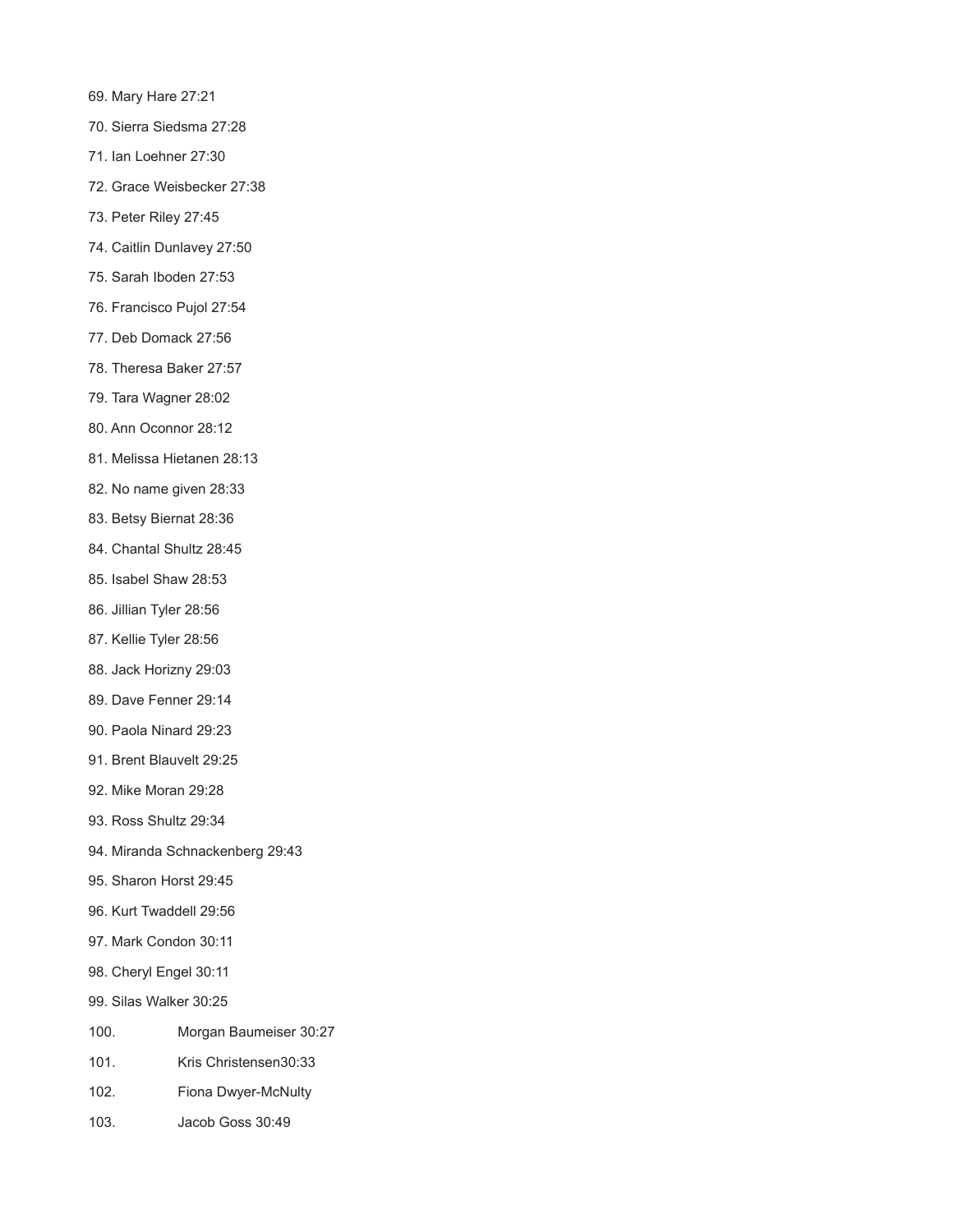| 104. | Jim Lowney 30:52          |
|------|---------------------------|
| 105. | Susan Zichitte 30:55      |
| 106. | Bill wingard 30:56        |
| 107. | Colin Macdonald 30:58     |
| 108. | Catherin Hare 31:07       |
| 109. | Michelle Lowney 31:08     |
| 110. | Mary Jo Gallagher 31:17   |
| 111. | Martha Teppa 31:22        |
| 112. | Tom Damicantino 31:24     |
| 113. | Brian Walker 31:30        |
| 114. | Beth Connolly 31:32       |
| 115. | John Watterson - 31:34    |
| 116. | Chloe Higgins 31:37       |
| 117. | Justin Bogdanfy - 31:39   |
| 118. | Steve Minard 31:40        |
| 119. | Jayne Stone 31:46         |
| 120. | Donna Woodward 31:49      |
| 121. | Devon Jameson 31:54       |
| 122. | Shay Crowley 32:06        |
| 123. | Amanda Lennon 32:07       |
| 124. | Jake Marshall 32:14       |
| 125. | Zoe Christensen 32:14     |
| 126. | Rachel Kelly 32:18        |
| 127. | Carol Seidsma 32:25       |
| 128. | Rich Mueller 32:40        |
| 129. | Mary Margaret Cayea 32:51 |
| 130. | Emily Weisbecker 33:19    |
| 131. | Julie Kelly 33:42         |
| 132. | Carolyn Macdonald 34:05   |
| 133. | Brandi Winkler 34:33      |
| 134. | Ian Marchant 34:35        |
| 135. | Ben Tiedtke 35:26         |
| 136. | Bridget Pomerantz 35:55   |
| 137. | Jonathan Twaddell 36:13   |
| 138. | Amy Twaddell 36:14        |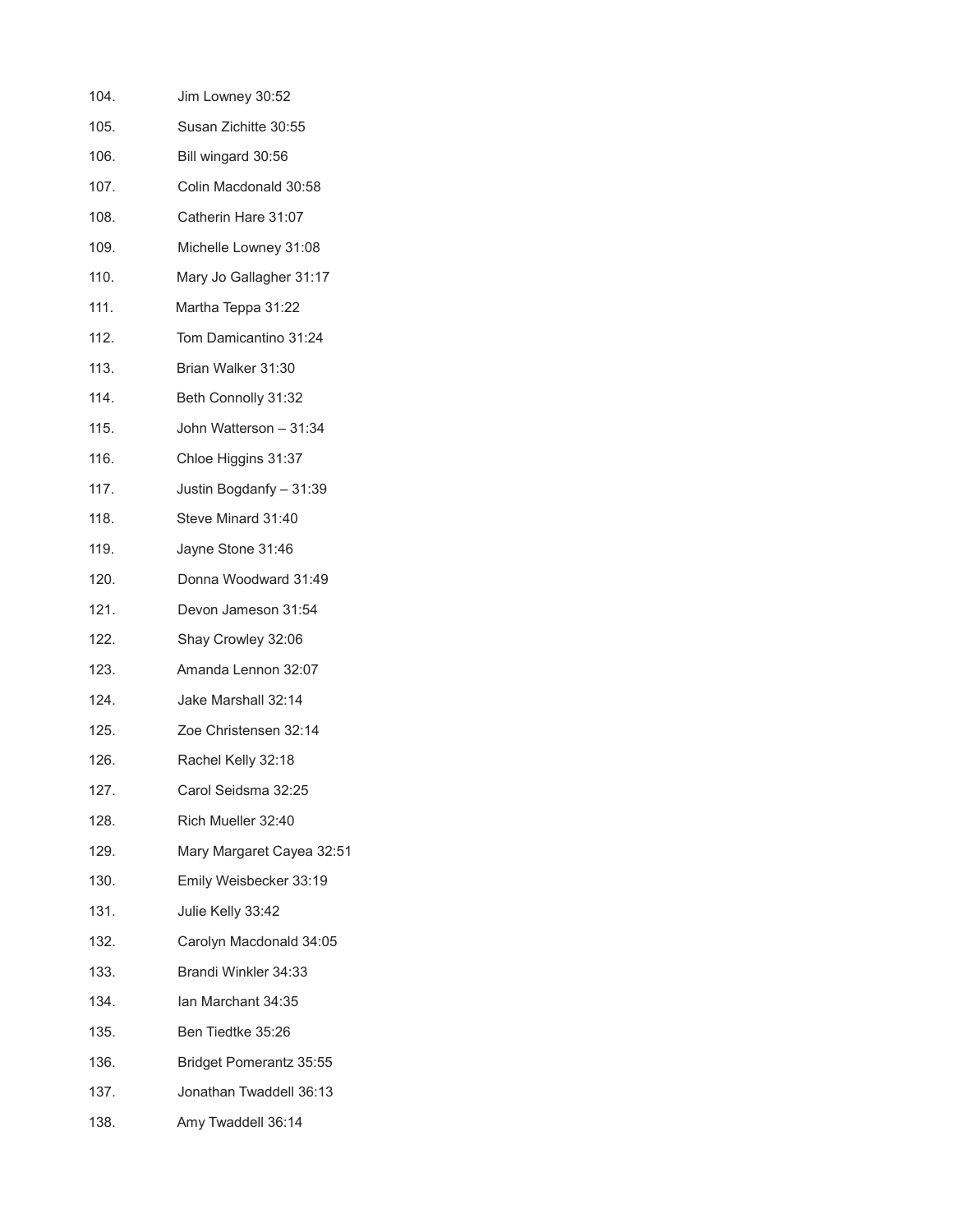| 139. | Lisa Lloyd 36:20         |
|------|--------------------------|
| 140. | Sara Collins-Sedey 36:21 |
| 141. | Kate Peterson 36:53      |
| 142. | Liam Peterson 36:54      |
| 143. | JJ Cort 37:37            |
| 144. | Kristine Marino          |
| 145. | Rocco Shultz 37:43       |
| 146. | Noah Donchek 37:43       |
| 147. | Erin Doyle 38:15         |
| 148. | Tim Dipper 38:17         |
| 149. | Rachel Carter 38:19      |
| 150. | Andrew Carter 38:20      |
| 151. | Julie Chaikosky 38:42    |
| 152. | Rachel Pape 38:51        |
| 153. | Erika Fowler 38:52       |
| 154. | Kelly Weisbecker 40:06   |
| 155. | Gavin Sedey 41:23        |
| 156. | James McMorris 43:13     |
| 157. | John Paschal 43:44       |
| 158. | Melissa McMorris 44:12   |
| 159. | Robin Comerford 44:13    |
| 160. | Katie Lowney 44:45       |
| 161. | Jules Rosado 45:29       |
| 162. | No name given 47:55      |
| 163. | Janet Jelliffe 52:35     |
| 164. | Daniel McGlynn 52:36     |
| 165. | Paige Tegtmeier 52:47    |
| 166. | Antoinette Mollica 52:50 |
| 167. | Gina Mollica 52:56       |
| 168. | Lynn Sykes 52:57         |
| 169. | No name given 54:29      |
| 170. | Chris McGlynn 54:30      |
| 171. | Susan McGlynn 54:30      |
| 172. | No name Given 54:31      |
| 173. | No name given 55:36      |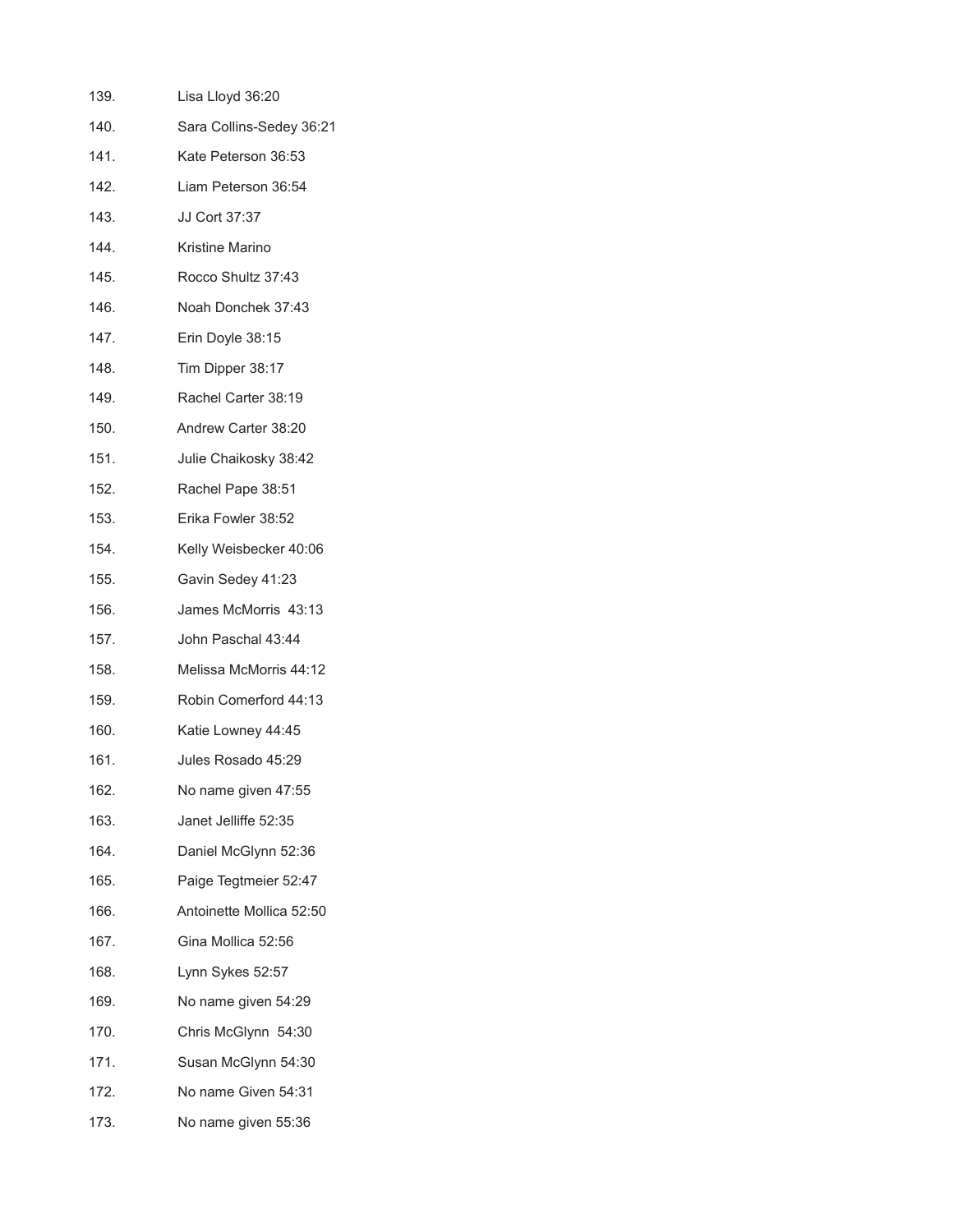## Age Award Winners Roger's Run 4 AMC – 2016

Overall Male and winner – Jack Hobson 15 years old Time – 17:47 Overall Female – Sheena Dwyer-McNulty – 15 years old Time – 20:43

Males Under 10 years old: 1st - Logan Commerford 25:36 2<sup>nd</sup> –Joseph Biernat 26:54 3 rd – Jacob Goss – 30:49

Female Under 10 1st - Jillian Tyler 28:56

Males 10-14

1 st – Chris Donohue – 20:52 2<sup>nd</sup> – Aidan Hackmeyer – 21:08 3<sup>rd</sup> – Kieran Hackmeyer – 21:16

Female 10-14 Zoe Christensen – 32:14 Katie Lowney – 44:45 Paige Tegtmeier – 52:47

Male 15-19 1 st - Nanuk McBride – 19:53 2<sup>nd</sup>- Andrew Teubl – 20:46 3 rd- Devin Scott – 21:45

Female 15-19 1st - Aidan Pelish - 23:49 2<sup>nd</sup> – Nicole Marici – 26:41 3 rd-Sierra Siedsma – 27:28

Male 20-29 1 st – Michael Jankowiak – 20:05 2<sup>nd</sup> – Derek Pinchbeck – 21:36 3 rd – Andrew Hurst – 23:37

Female 20-29 1 st – Ellie Quinlan – 21:06 2<sup>nd</sup> – Rachel Meyers – 21:18